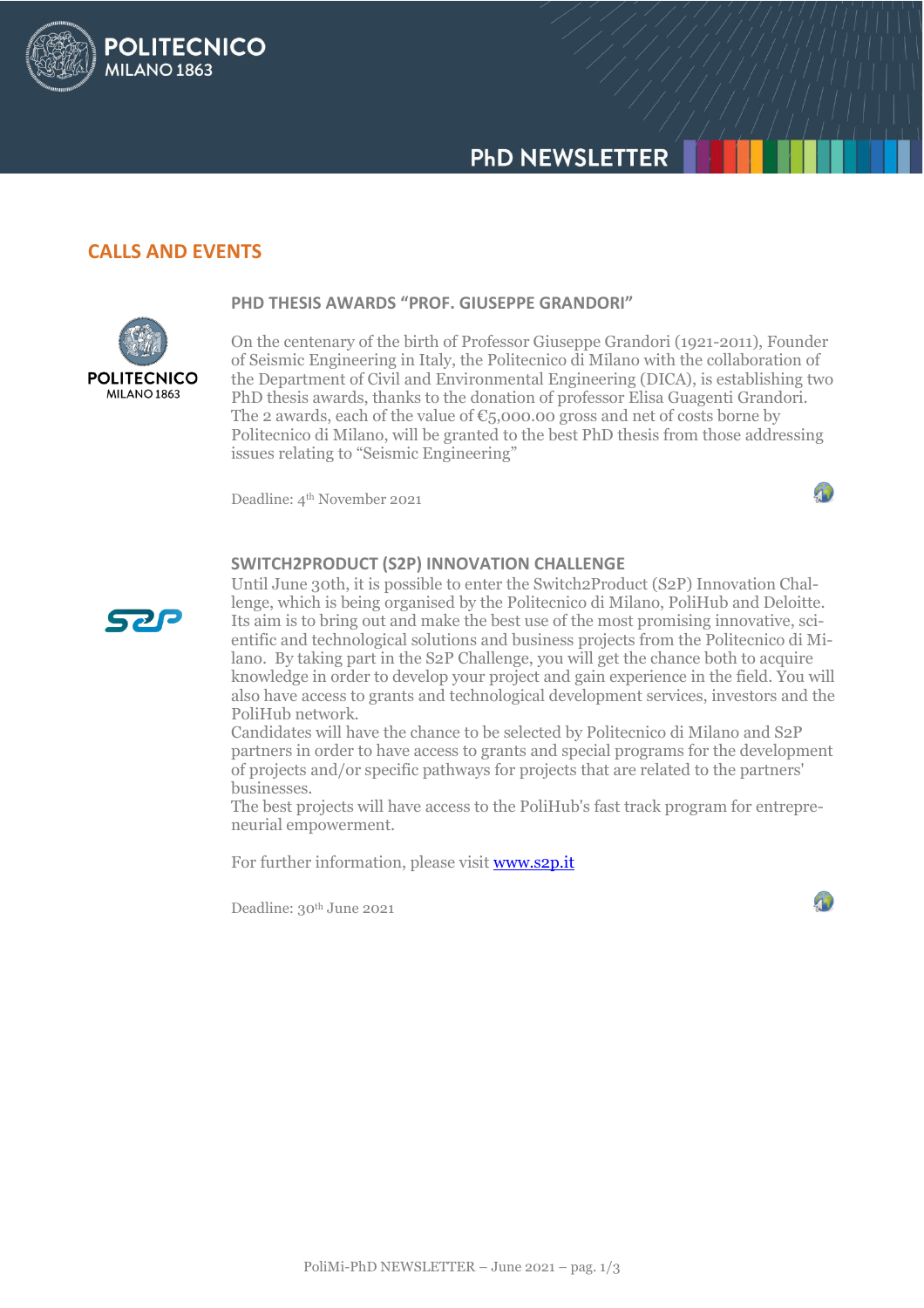### **SUMMER SCHOOLS**

**DESIGN RESEARCH PROTOTYPING: MORE-THAN-HUMAN FUTURES. REFRAMING DESIGN KNOWLEDGE PROVOTYPING FOR HUMAN-NON-HUMAN ECOLOGIES Prof. Chiara Colombi, Stefano Maffei, Jonathan Chapman**

The course explores new modes of knowledge production through design anticipation and speculative futures. Open keynote speeches information soon at **phd.design.polimi.it** > PhD Summer School

10

0

40

From 23rd to 29th June 2021

**MULTIBODY SYSTEM DYNAMICS Prof. Federico Cheli, Pierangelo Masarati**  This class is given in the form of an online summer school, one week full-time. More info here: [http://www.multibodysummerschool.eu](http://www.multibodysummerschool.eu/)

From 13th to 17th September 2021

# **STARTING COURSES – PHD SCHOOL**

#### **EMPOWERING IMAGINATION**

#### **Prof. Chiodo Simona, Prof. Bernadó Ester, Prof. Schiaffonati Viola**

The course aims at empowering imagination as one of the most promising tools we have at our disposal when we think of both how to act and interact and how to work on the objects we create in science, engineering, architecture and design.

From 8<sup>th</sup> to 11<sup>th</sup> June 2021

#### **SCIENCE, TECHNOLOGY, SOCIETY AND WIKIPEDIA Prof. Raos Guido, Prof. Castiglioni Chiara, Prof. Mabbett Andrew John**

The course aims to provide some hand-on training in technical writing and, at the same time, to contribute to the general diffusion of scientific and technical knowledge. These will be achieved by engaging Politecnico's PhD students in the production of new material(or revision of existing one) for Wikiped[ia.](https://aunicalogin.polimi.it/aunicalogin/getservizio.xml?id_servizio=178&c_classe=746236)

From 14th to 18th June 2021

#### **SCIENTIFIC MODELS: CONCEPTUAL FOUNDATIONS AND PHILOSOPHICAL ISSUES Prof. Valente Giovanni, Prof. Chiffi Daniele**

The course aims at exploring the conceptual foundations of scientific models. Specifically, it deals with philosophical issues concerning the construction and use of models in various scientific disciplines as well as in engineering, architecture and design.

From 7 th May to 9th June 2021